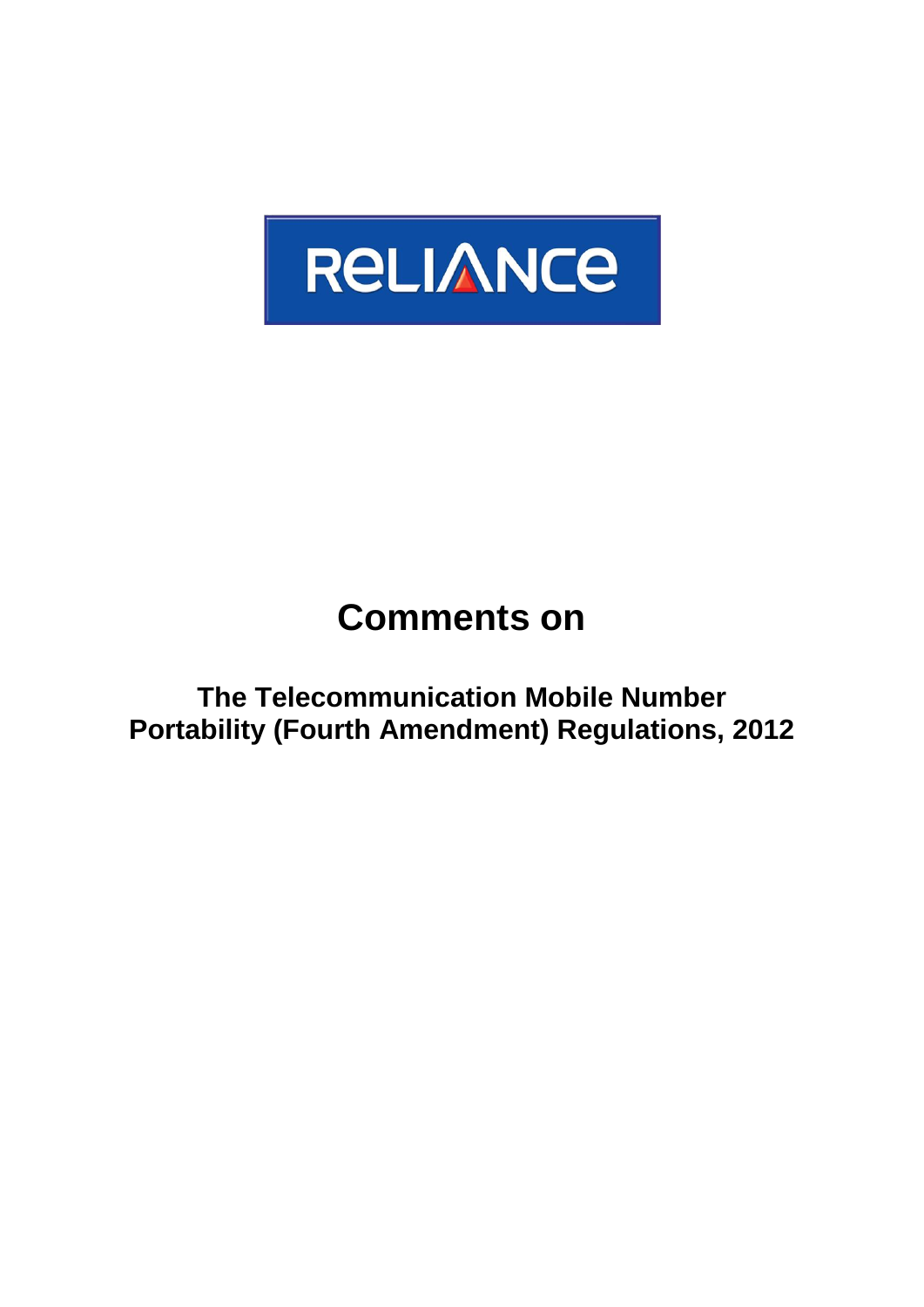

## **Comments on The Telecommunication Mobile Number Portability (Fourth Amendment) Regulations, 2012**

- 1. Reliance Communications Ltd(RCOM) welcomes the opportunity to comment on Review of The Telecommunication Mobile Number Portability (Fourth Amendment) Regulations, 2012.
- 2. TRAI is proposing that Telecom Service Providers(TSPs) pay "financial disincentive" for each wrong rejection of porting request and every deviation in adhering to the timelines prescribed in the MNP Regulations. It seems the Authority is proposing financial disincentive in lieu of the process of prosecution. **Thus "financial disincentive" seems to be similar to the compounding of charges. The compounding of an offence is a settlement mechanism, by which, one is given an option to pay money in lieu of his prosecution, thereby avoiding a prolonged litigation.**
- 3. The provision of compounding provides flexibility in enforcement and remedial actions. It not may acts as deterrence as well as provides an option to avoid lengthy prosecution proceedings.
- 4. RCOM notes that procedure of financial disincentive/compounding of charges is being followed by other regulators like SEBI. However SEBI Act clearly provides SEBI with powers to pass an order with consent of the parties and compounding of offence. The relevant Section 15T of the SEBI Act 1992. Section 15T(2) of the SEBI Act reads as under:

*"15T (2) No appeal shall lie to the Securities Appellate Tribunal from an order made*

*(a) by the Board on and after the commencement of the Securities Laws (Second Amendment) Act, 1999;*

*(b) by an adjudicating officer, with the Consent of the parties."*

*24A. Notwithstanding anything contained in the Code of Criminal Procedure, 1973(2 of 1974), any offence punishable under this Act, not being an offence punishable with imprisonment only, or with imprisonment and also with fine, may either before or after the institution of any proceeding, be compounded by a Securities Appellate Tribunal or a court before which such proceedings are pending*.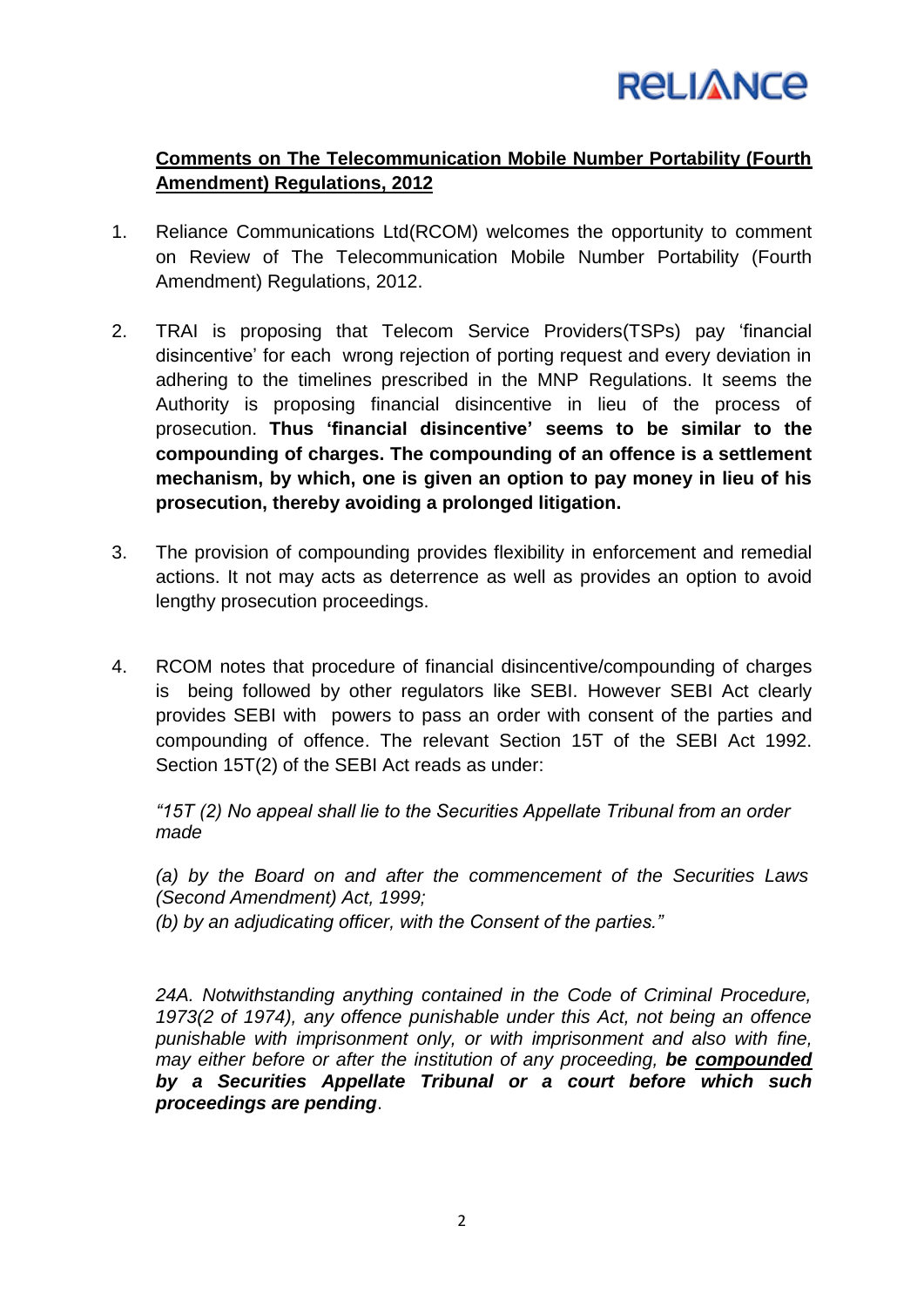

- 5. It may be noted above that the Parliament in its wisdom has recognized that SEBI should have powers to pass consent orders as well as compounding of proceedings.
- 6. RCOM also notes that when the proposal of settlement through consent/compounding is received, the same is examined by a High Powered Committee headed by a retired high court judge.
- 7. The compounding of charges have also been notified by Central Excise and Customs related offences as Central Excise (Compounding of offences) Rules, 2005 and Customs (Compounding of Offences) Rules, 2005. The "Settlement Commission" has been introduced for Customs and Central Excise, which is vested with the powers of granting immunity from prosecution, waiver of interest and penalties.
- 8. RCOM notes that powers of compounding/consent are not available with the TRAI under the TRAI Act, 1997. RCOM also notes that the issue of financial disincentive/compounding charges should be initiated on the request of TSPs and should not to be imposed as default by the TRAI for any wrongful rejection of MNP request or on every event of deviation of timelines by TSPs.
- 9. RCOM also notes that the TRAI has not proposed setting up of any independent committee as in SEBI for examination of requests for imposing financial disincentive/compounding of charges.
- 10. Although compounding and consent orders may be desirable in certain events but at this stage the power of imposing financial disincentive/compounding of charges is not part of the TRAI Act.
- **11. In view of the above it is requested that the proposed provision for "financial disincentive" should not be notified at this stage. The TRAI may consider get these provisions when same the provisions of financial disincentive/compounding of charges have been approved by the Parliament through an Amendment of TRAI Act, 1997.**
- 12. We also request the TRAI that whenever these provisions on financial disincentive/compounding of charges are notified, an independent committee should also be setup which looks issues of requests of financial disincentive/compounding of charges.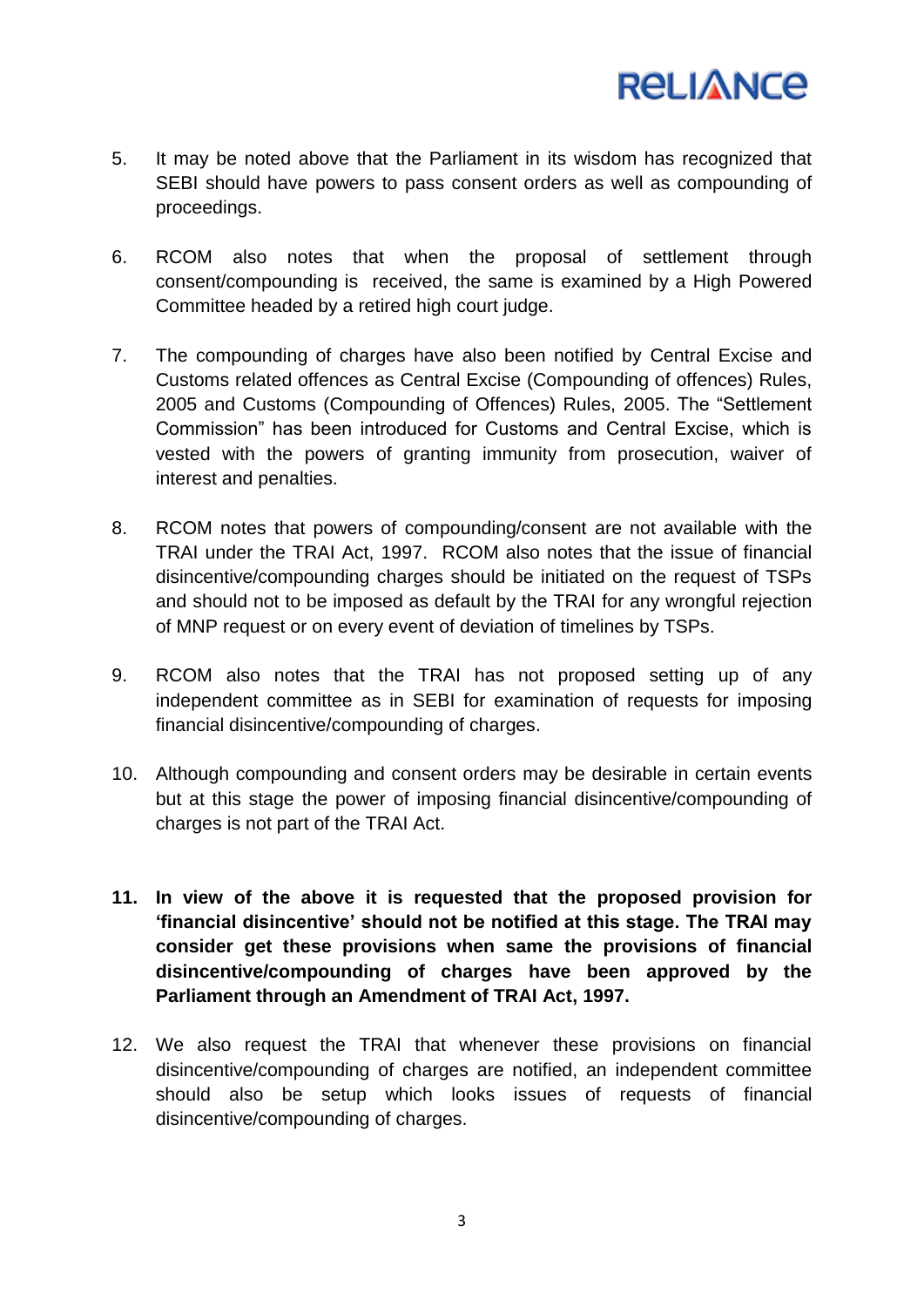

- 13. Further, any imposition of financial disincentive should taken into consideration the following for the purpose of passing compounding charges:
	- a) Whether violation is intentional.
	- b) Gravity of charge i.e. charge like fraud, misrepresentation, nontransparency etc
	- c) History of non-compliance. Good track record of the violator i.e. it had not been found guilty of similar or serious violations in the past.
	- d) Whether there were circumstances beyond the control of the party
	- e) Violation is technical and/or minor in nature and whether violation warrants penalty.
	- f) Consideration of the amount of subscribers" harm or service providers gain.
	- g) Processes which have been introduced since the violation to minimize future violations/lapses.
	- h) Economic benefits accruing to a party from delayed or avoided compliance.
	- i) Any other factors necessary in the facts and circumstances of the case.

### 14. **RCOM"s comments on The Telecommunication Mobile Number Portability (Fourth Amendment) Regulations, 2012:**

#### **TRAI"s proposed Amendment**

*If any service provider contravenes the provisions of sub-regulation (6) of regulation 8 or regulation 10 or sub-regulation (4) of regulation 11 or subregulation(6) of regulation 11, it shall, without prejudice to the terms and conditions of its licence or the provisions of the Act or rules or regulations or orders made, or, directions issued, there under, be liable to pay an amount, by way of financial disincentive, not exceeding five thousand rupees for each contravention, as the Authority may, by order direct:*

*Or*

*If any service provider contravenes the provisions of regulation 12, it shall, without prejudice to the terms and conditions of its licence or the provisions of the Act or rules or regulations or orders made, or, direction issued, there under, be liable to pay amount, by way of financial disincentive not exceeding ten thousand rupees for each wrongful rejection of the request for porting, as the Authority may, by order direct:*

#### **RCOM Comments**

**1. RCOM does not support TRAI"s proposed amendments that if any TSP wrongly rejects MNP request or fails to meet the specified timelines then it shall be liable to pay ten thousand rupees/ five**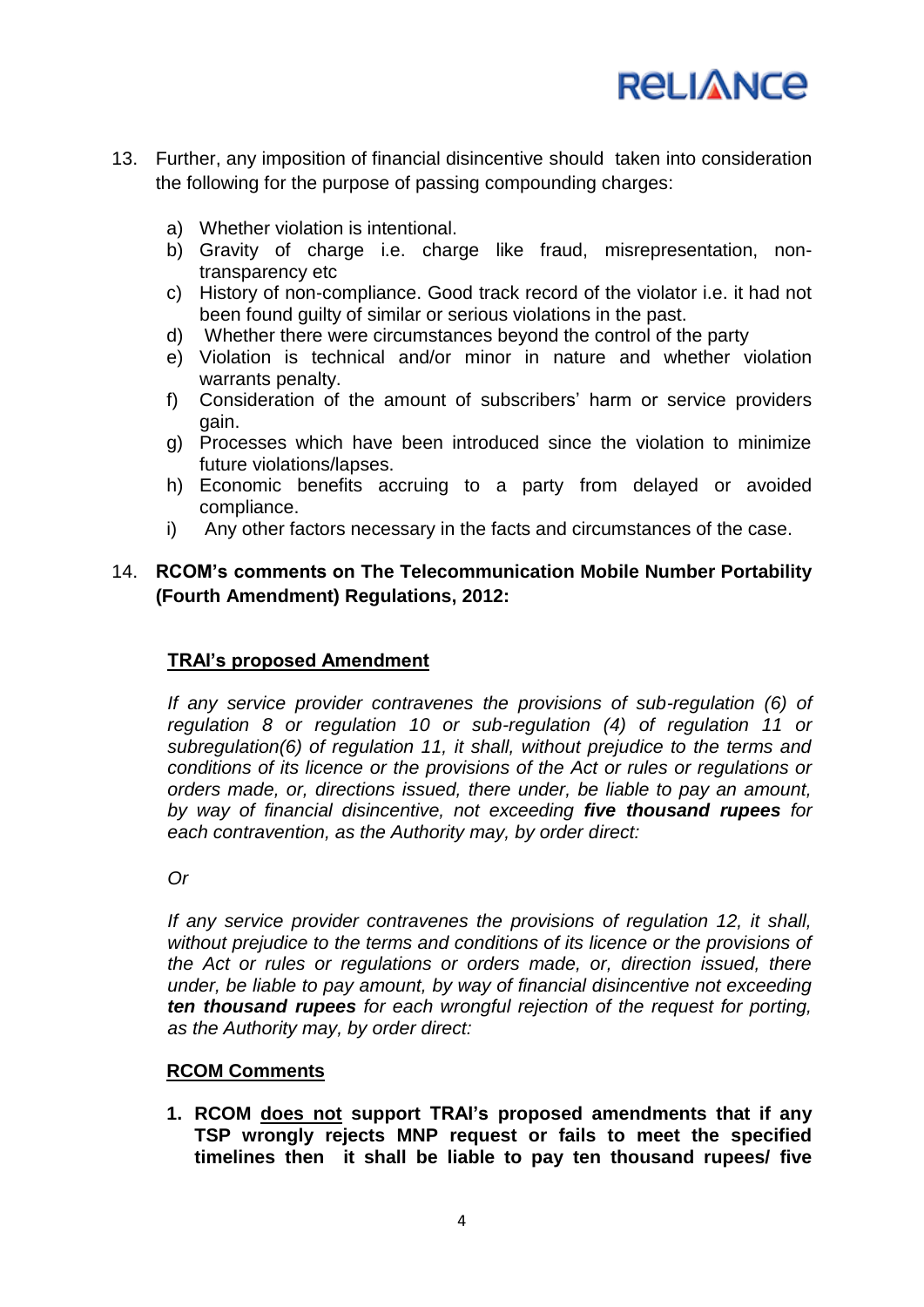

### **thousand rupees, by way of financial disincentive, for each rejection/contravention.**

- 2. Financial incentive/compounding charges are imposed depending on the gravity of charge i.e. charge like fraud, misrepresentation, nontransparency etc. In case TSP has a good track record of processing MNP requests, there should not be any financial disincentive. Minor delay in MNP port outs is violation of only technical and minor in nature and should not call for any prosecution and also imposition of compounding fee. The issue of imposing financial disincentive arises only when economic benefits accrue to a party from delayed/large number of wrongful rejections. It will be very de-motivating for TSPs in case TRAI starts imposing financial disincentive for violations which are only of technical nature.
- 3. Any case of imposing financial disincentive should be considered by an independent committee as is the case in SEBI.
- 4. **RCOM has submitted above that the provisions of financial disincentive should not be notified at this stage for legal position mentioned above.**
- **5. In view of the above RCOM suggests that the provision mentioned above should not be notified.**

#### **RCOM"s request to review timelines mentioned in Regulation 11 Subregulation 4 and 6 mentioned below**

*" (4) At the date and time of porting fixed by the MNPSP shall communicate to the DO instructions for disconnection of the mobile number and the DO shall, immediately and in any case within one hour of receipt of such instructions comply with such instructions;"*

&

*" (6) Upon receipt of the instructions for activation of the mobile number the RO shall, immediately and in any case within one hour of receipt of such instructions comply with such instructions;"*

#### **RCOM"s Request**

1. TSPs porting systems have been designed to meet the one hour window, however there are various external factors due to which there may be